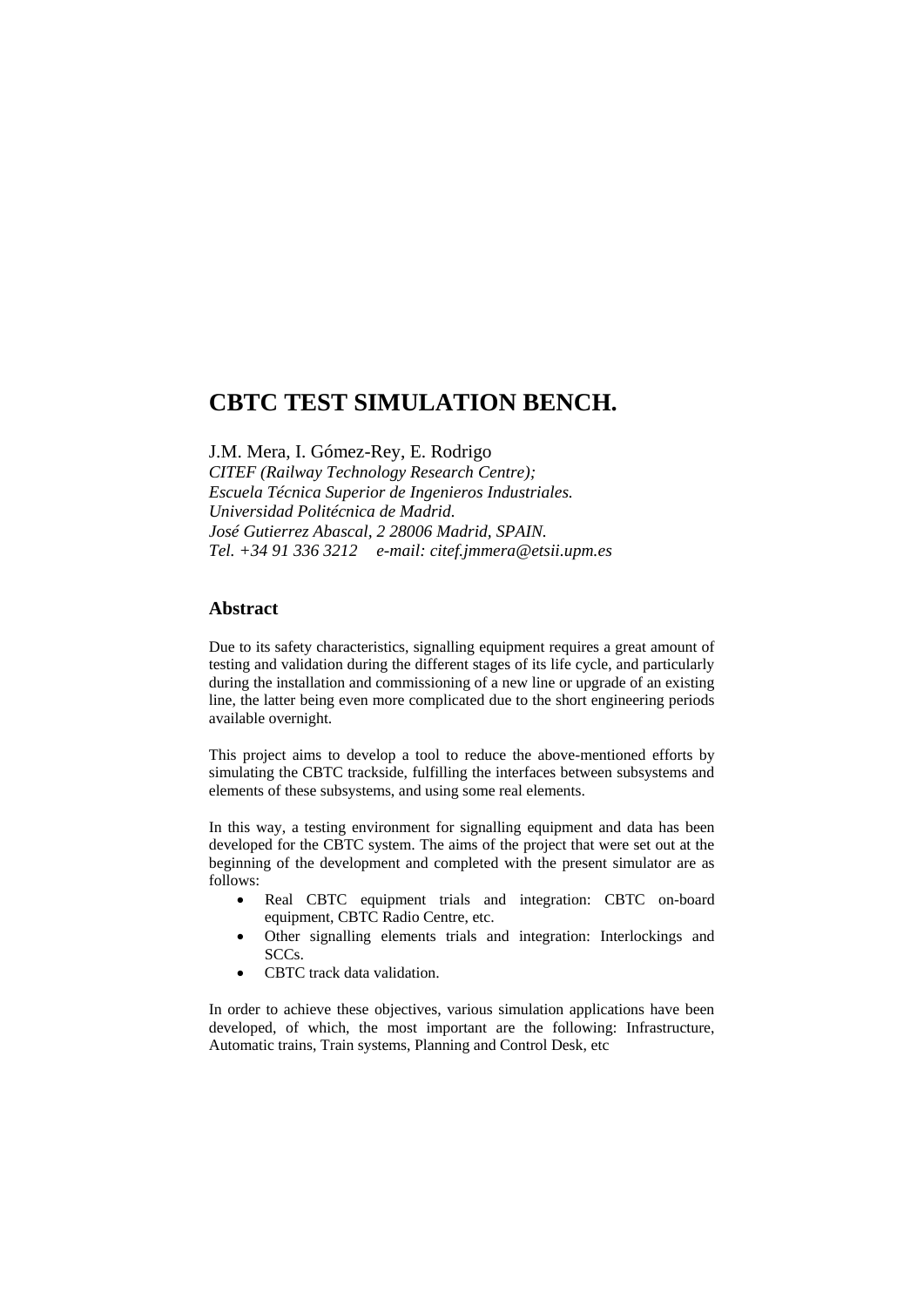This system has been developed, and is currently adding new modules and functionalities, for companies of the Invensys Group: Westinghouse Rail Systems in the UK and Dimetronic Signals in Spain, which are using it for the new CBTC lines under their responsibility.

*Keywords: Computer techniques, management and languages (Simulation), Advanced train control (CBTC), Equipment test.*

#### **1 Introduction**

The increasing expansion of underground railway networks seen in recent years to meet the growing demand has highlighted the need to integrate new signalling and rail traffic management systems, like CBTC [1,2], which enable line capacity to be increased as well as line operating safety. Therefore, in order to obtain a safe and reliable operation, numerous tests need to be performed, but the high costs of infrastructures as well as rolling stock make it extremely difficult to immobilize both in order to use them for testing and training. For this reason, and because sometimes it is impossible to create high risk situations to demonstrate the procedure to follow, the use of simulators is more than justified in the world of railways. Within the scope of railway simulators, we can find different functionalities, such as driving simulators and operational simulators, for testing real equipment, and analyzing data, etc...

The main aims of the project with which we are dealing, are to develop a tool to reduce the effort needed to bring a new line into service, and at the same time avoid immobilizing infrastructure and rolling stock. The tool may even be used for carrying out tests prior to the physical existence of the new line. For this reason, our simulator is included among those developed for testing real equipment and analyzing data. In order to develop the simulator, all the elements needed as well as their real interfaces have been simulated, it being possible to replace each of these elements by their real equivalents.

In order to attain these goals, a test environment for signalling and data equipment has been developed within the CBTC system. The aims set at the start of the project, which are being completed with this simulator, are as follows:

- Integration and testing of real CBTC equipment, such as: BPs, ATP, etc.
- Integration and testing of other signalling elements, such as: Interlockings, SCCs, etc.

### **2 SYSTEM ARCHITECTURE DESIGN**

The set objectives require an independent module-based software structure to be developed so that each of the modules corresponds to a real element and can therefore be replaced by it. This layout is shown in [Figure 1.](#page-2-0)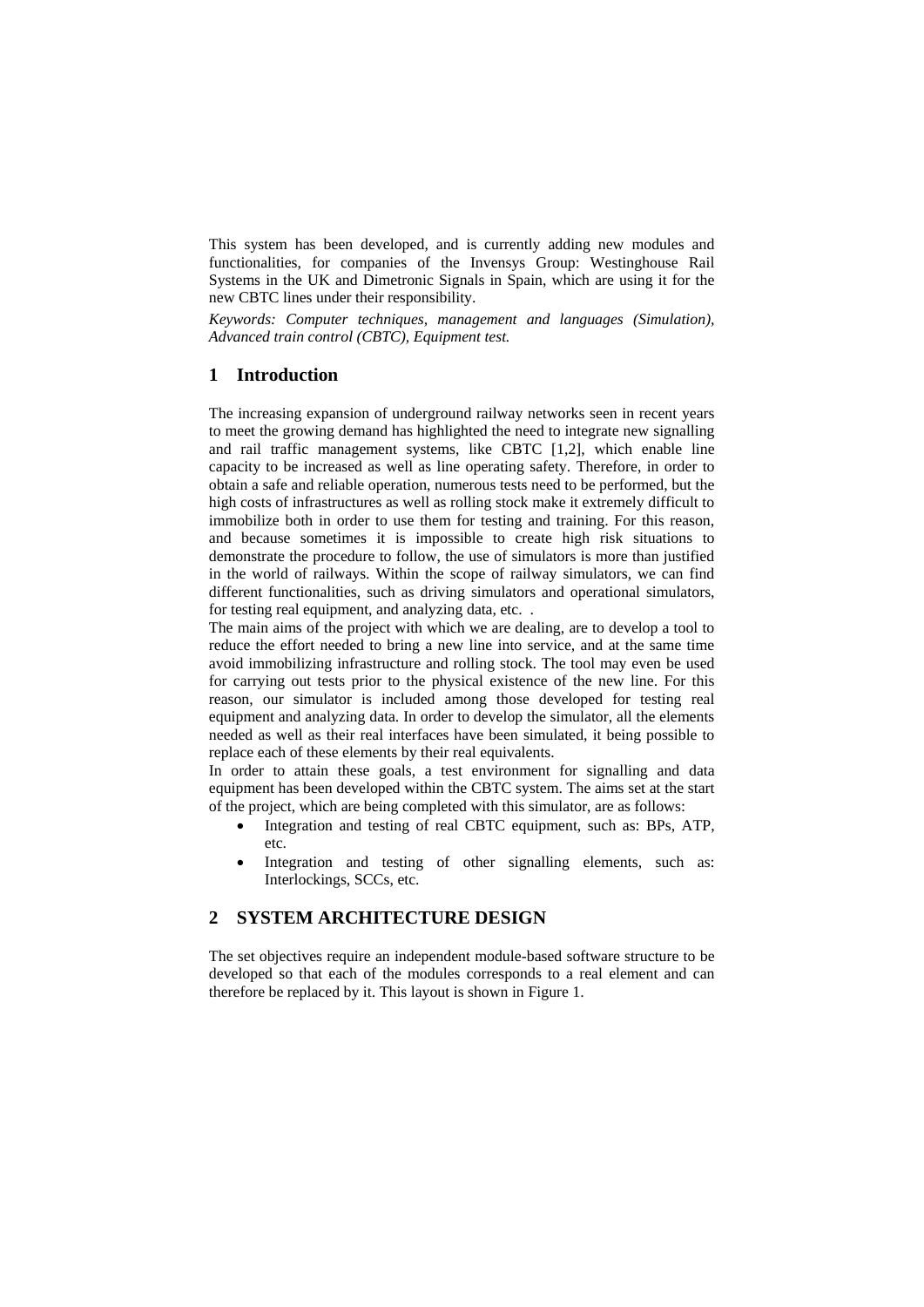

**Figure 1: General layout of the CBTC Simulator.**

<span id="page-2-0"></span>The system is based on the ERTMS/ETCS simulator developed for Invensys Rail [3,4,5], and shares several of its modules with it. The most important elements that have been reused are:

- Planning and Control Desk (PCD): this application allows the Simulator user to: generate, configure, launch, etc., the different scenarios. It has had to be adapted to offer the possibility to generate and work with both an ERTMS and a CBTC scenario.
- Infrastructure: this is automatically generated from a configuration file containing a description of all the elements making up the infrastructure, using a specified language: track circuits, points, balises, signals, etc. The logic of each of these elements as well as their functionality has also been simulated. Specific infrastructure components have been developed for CBTC.
- Automatic Trains: it is possible to have up to thirty automatic trains running on the line. The train systems elements are simulated, that is, the pneumatic and electrical behaviour is modelled through their respective circuits. The vehicle dynamics have also been simulated. The driver's actions are simulated automatically. By using automatic trains, both the performance of the on-board equipment and the infrastructure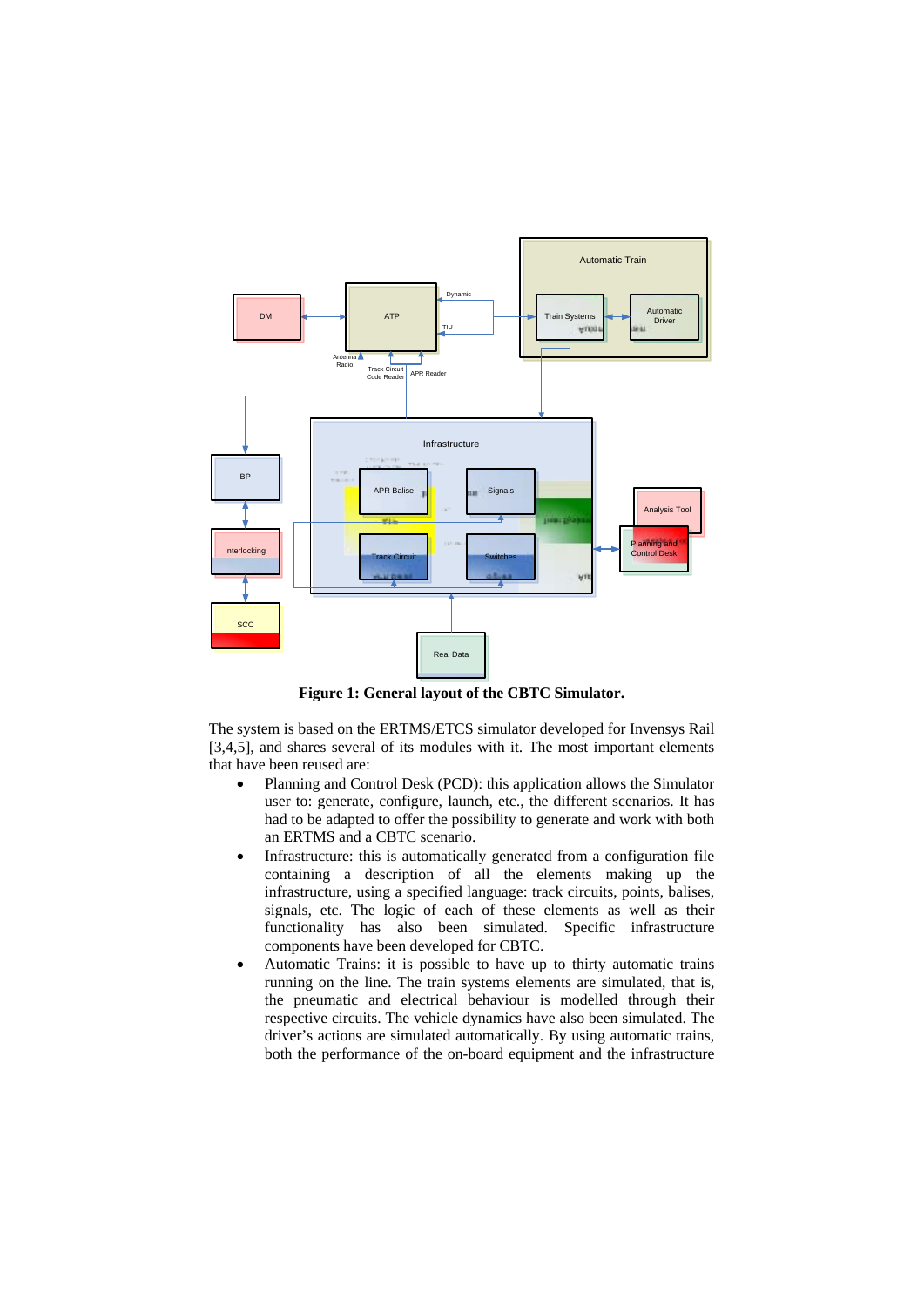can be checked. For example, the correct working of the BP with several trains connected to it can be checked.

Of the new elements developed for adaptation to CBTC, the following are particularly important:

- APR Balise: these elements contain the telegrams from the APR trackside balises and send their contents when stimulated by the simulated train.
- Track Circuit with Speed Codes: theses elements simulate track circuit occupation, whether it be untimely or due to an oncoming train. In addition, they load a speed code in accordance with the conditions contained in the interlocking and this is sent to the train when it invades the interlocking.
- Interfaces with the real modules: since various types of real equipment have had to be integrated, like the ATP or the DMI, elements have needed to be developed that can send and/or receive, as need be, the data that each piece of equipment must exchange with the simulated part.
- Analysis Tool: this tool allows analysing the data loaded in the BP. By taking the messages exchanged between an automatic train and the BP, a series of graphs and checks are generated that can easily check whether or not the engineering rules with which the signalling was designed are being met, as well as determining if the BP is performing properly under the circumstances specified for the analysis.

The modules that have been integrated are described below:

- ATP: the on-board train equipment has been integrated in its Host version, that is, in its software version to be run in a PC.
- DMI: the driver interface has also been integrated in its Host version.
- BP: the Block Processor Host has also been included in the simulator.

The system also continues to use the same idea to separate the communications in an independent module inside each application, as can be seen in [Figure 2.](#page-4-0) In this way, maximum integration capability is achieved for real equipment, since it is ensured that the design does not change when real equipment is inserted. Communication between different applications is achieved through a 'Host' whose mission is to control communications and tell each application where it can find the required data.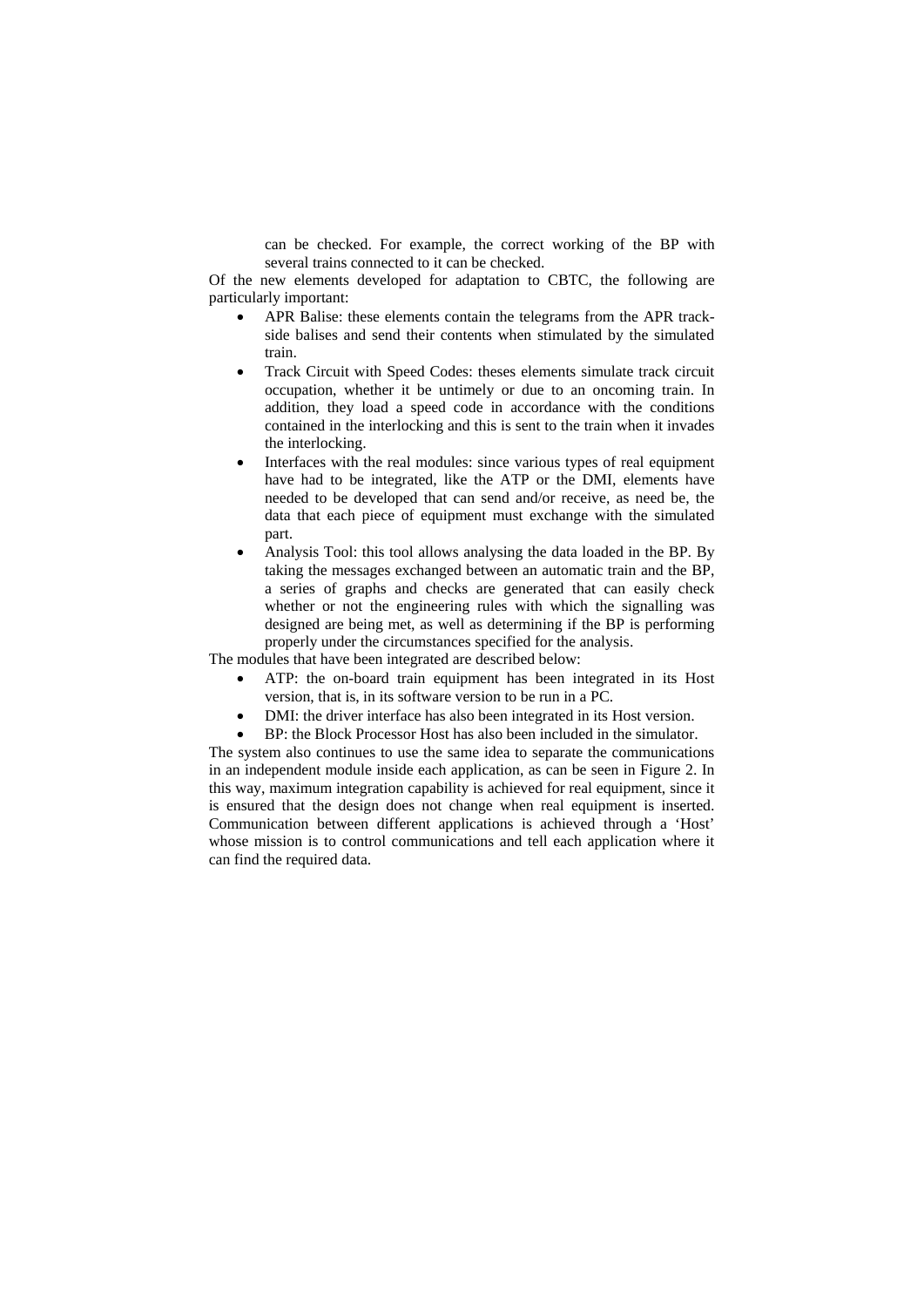

**Figure 2: General layout of an application.**

<span id="page-4-0"></span>The use of the Components Technology developed by CITEF has also been maintained in respect of the base system. One component is a DLL (Dynamic Linked Library) which has a specific function. For example, a balise needs to send its content to a train when stimulated by such. Each real element has its equivalent in a component. The components involved in each application are stored in a Components Container called a Variables Register, which enables them to communicate with one another through the exchange of variables, as can be seen in the diagram in [Figure 3.](#page-4-1)



<span id="page-4-1"></span>**Figure 3: Communication mechanism between components.**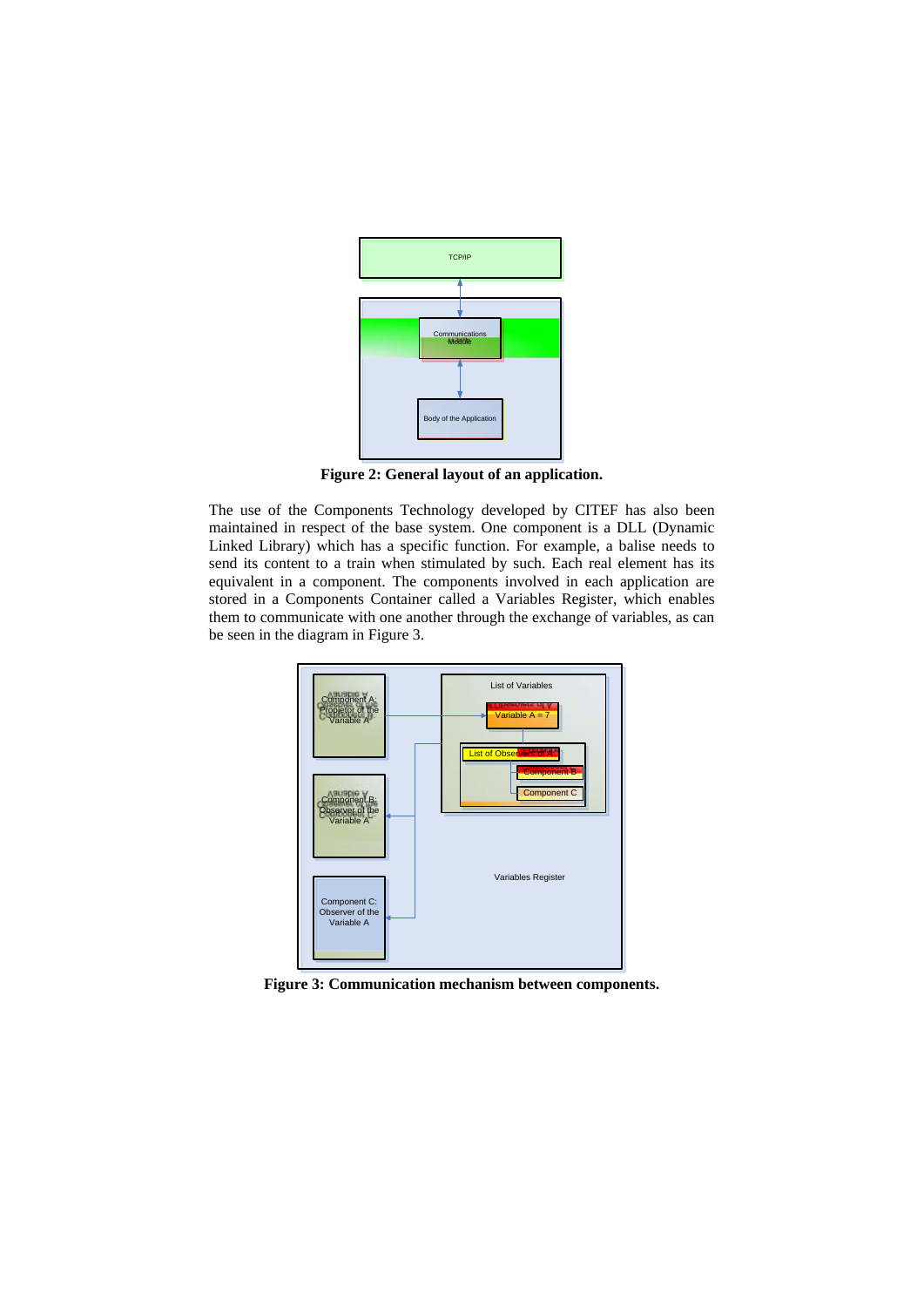#### **3 INTERFACES WITH REAL EQUIPMENT**

A new inter-application communication mode has had to be developed to achieve interaction with real equipment, such as the ATP Host and the DMI Host. These communications are socket-based.

The sockets enable any data flow to be reliably and orderly exchanged between two applications. To define a socket, an IP address and a port are necessary, apart from setting up a transport protocol capable of being interpreted by both applications. Since IP addresses are being used, sockets can be used between applications that are running in different computers. In the example in [Figure 4,](#page-5-0) it can be seen that applications A and B are connected by a socket that joins the Port2 ports of the IP1and IP2 IPs. A socket can be made to look like a direct pipeline between two applications so that one will supply the data that the other needs to receive.

The sockets enable a client-server architecture to be implemented. The name client is given to the application that initiates communication and server to the application waiting for the other to initiate said communication. That is, in the example in [Figure 4,](#page-5-0) if application A makes a communication request to application B, and application B accepts it, the socket is established between both, and A plays the role of client and B the role of server.



**Figure 4: Scheme of a socket.**

<span id="page-5-0"></span>In spite of the fact that using sockets allows two-way communication, the developed system uses a one-way system so that the client only sends data and the server only receives data. Where two-way communication is required two sockets are implemented so that both applications are servers and clients at the same time. In [Figure 5,](#page-5-1) applications  $\overrightarrow{A}$  and B are connected to two sockets. Socket 1 is used to send data from B to A and inside it. A is the server and B the client; to the contrary, Socket 2 is used to send data from A to B and inside it. A is the client and B the server.

<span id="page-5-1"></span>

**Figure 5: Scheme of implemented sockets.**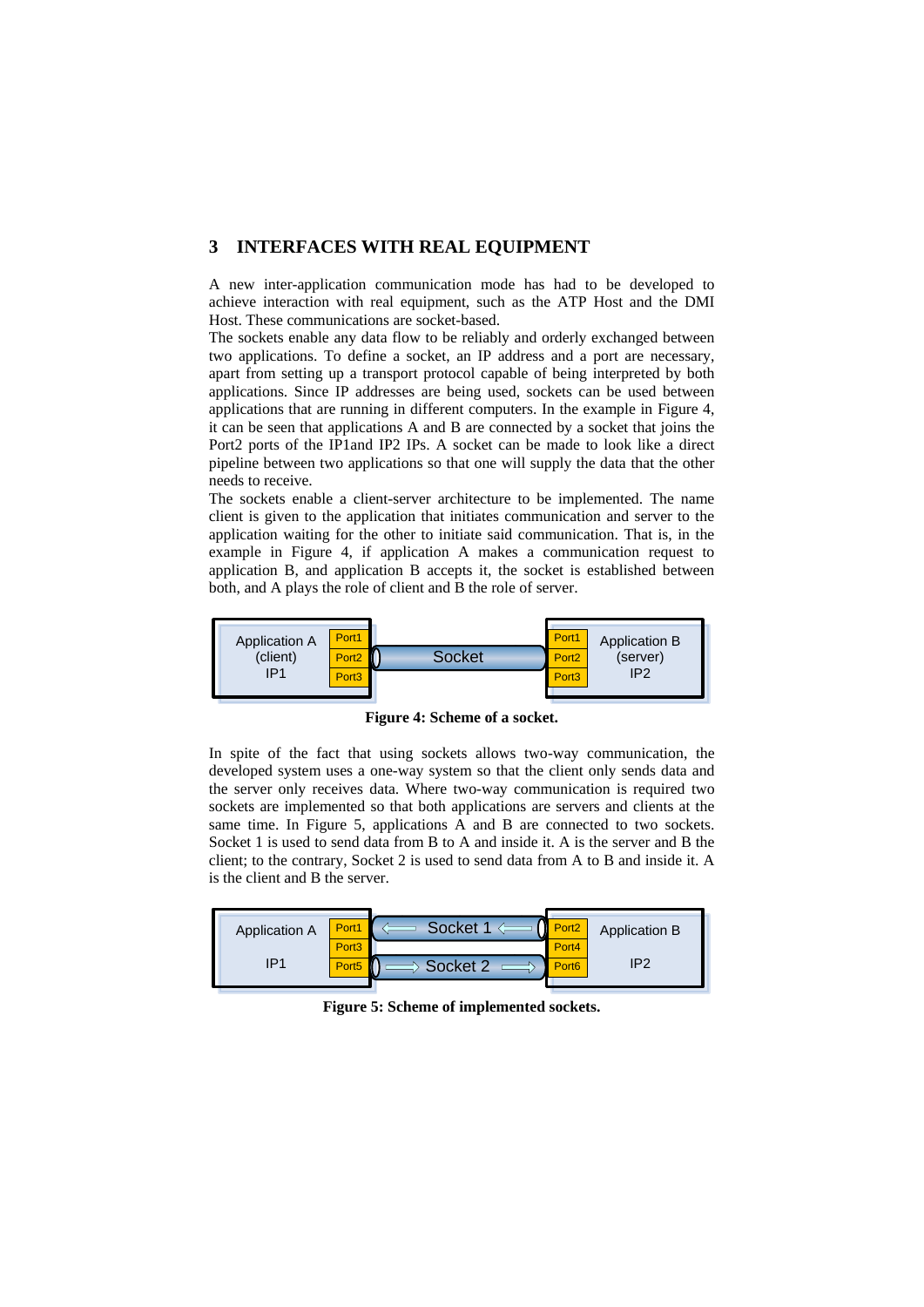The real equipment integrated is accompanied by a simulation layer that lets sockets be implemented in it and serves as a data exchange interface in a format that is adapted to the core of the real equipment.

[Figure 6](#page-7-0) shows the general layout of communications with the integrated real equipment. The ATP and the DMI are the elements for which sockets have had to be used.

The design developed by CITEF in the simulator incorporates new components whose function is to replicate the data handled by the real equipment by means of communication with a central component called an ATP Router. It is this that is connected to the ATP and the DMI through sockets. The elements developed for this purpose in the simulator are detailed below, indicating the kind of data exchanged with the ATP Router:

- TIU Socket: sends/receives the discreet signals handled by the ATP. For example, when the driver operates the emergency brake, the TIU receives this data, which in turn is received by the TIU Socket, which transmits it to the ATP Router for it to be sent to the ATP.
- Dynamic Socket: sends the speed and forward movement data that calculates the dynamics for the ATP Router to be able to send it to the ATP.
- APR Socket: sends the telegrams from the balises the train passes over on its journey for them to be transmitted to ATP.
- Socket Speed Codes: sends the speed codes that the ATP must receive as the train keeps occupying track circuits.

The ATP Router establishes the following sockets with the DMI and the ATP:

- ATP Despatch Socket: all the data required to be received by the ATP is sent through this socket; that is, balise telegrams, discreet, dynamic speed codes, messages from the BP and messages from the DMI.
- DMI Despatch Socket: the data to be shown to or requested of the driver at any instant as indicated by the ATP at any instant is sent through this socket.
- DMI Reception Socket: the actions taken by the driver on the DMI to be transmitted to the ATP are received from this socket.
- ATP Reception Socket: three types of data are received; the messages sent to the BP by the ATP, the discreet messages that the ATP orders the TIU to activate or deactivate and the data the ATP sends the DMI so that the latter can show it to the driver.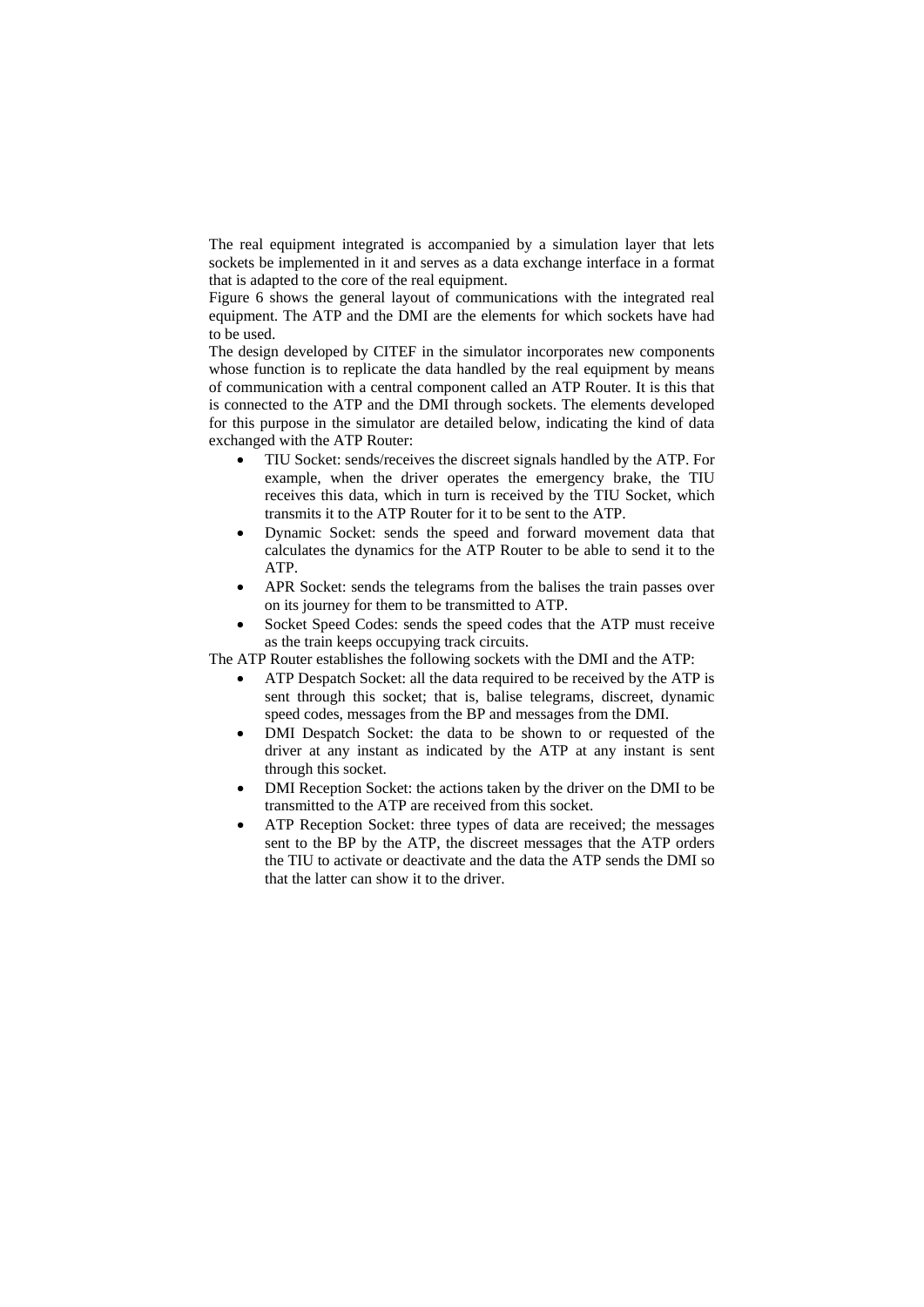

<span id="page-7-0"></span>**Figure 6: Communications with real equipments.**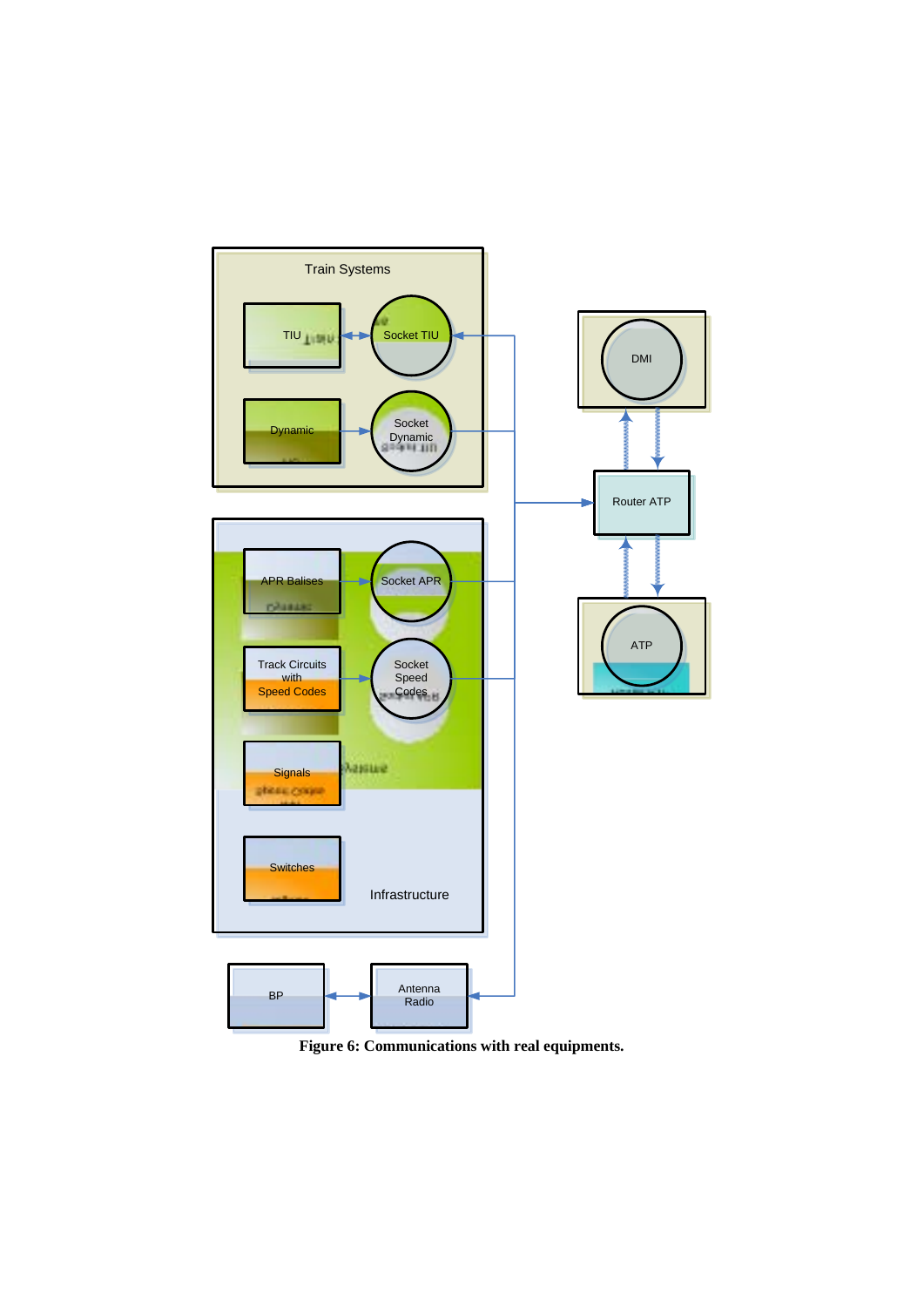## **4 DATA ANALISIS**

One of the most important parts of the development undertaken is the Analysis Tool. This tool can be used to program analyses of the data exchanged between the BP and the ATP.

The process followed to achieve this purpose is described below:

- A scenario is taken without automatic trains and without any set routes.
- In the real SCC the user sets the route to be analysed.
- The interlocking receives the order to set the route and sends it to the field elements that are positioned to correspond to the route in question, and when the conditions set are met, the interlocking sends a signal to the BP to indicate that the route has been authorised. The Analysis Tool is listening to the communication between the interlocking and the BP, and is thus able to detect which route has been set.
- When the route has been authorised, the user can request an analysis of the route in question, selecting the required analysis options.
- A train is automatically inserted in the simulator forward of the set route and begins to run. The train must receive 2 APR balises before entering the route. On receipt of the first balise, the train must initiate communications with the BP, and after the second APR, the BP can send the train a movement authorisation.
- Throughout the simulation, the messages exchanged by the train and the BP are listened to by the Analysis Tool, and, so, the tool can decide when the conditions set for the analysis have been met. At this moment, the train will brake automatically, shut off communications with the BP, and will be eliminated from the scenario.
- The Analysis Tool will analyse the messages that it has been listening to during the simulation and generate the graphs and checks requested by the user.

## **5 ADVANTAGES AND FUNCTIONALITY OF THE SYSTEM**

It may, therefore, be stated that the main advantages and functionalities of the system described in this article are as follows:

- A reduction in the efforts required to bring lines equipped with the CBTC system into service.
- It offers the possibility to test different configurations of a single scenario to see which option is most advantageous.
- Since neither the infrastructure nor the rolling stock need be immobilized in order to carry out tests, a considerable reduction in costs is obtained.
- Since the same interfaces are used as with the real equipment, this means that functional tests can be performed on real equipment, with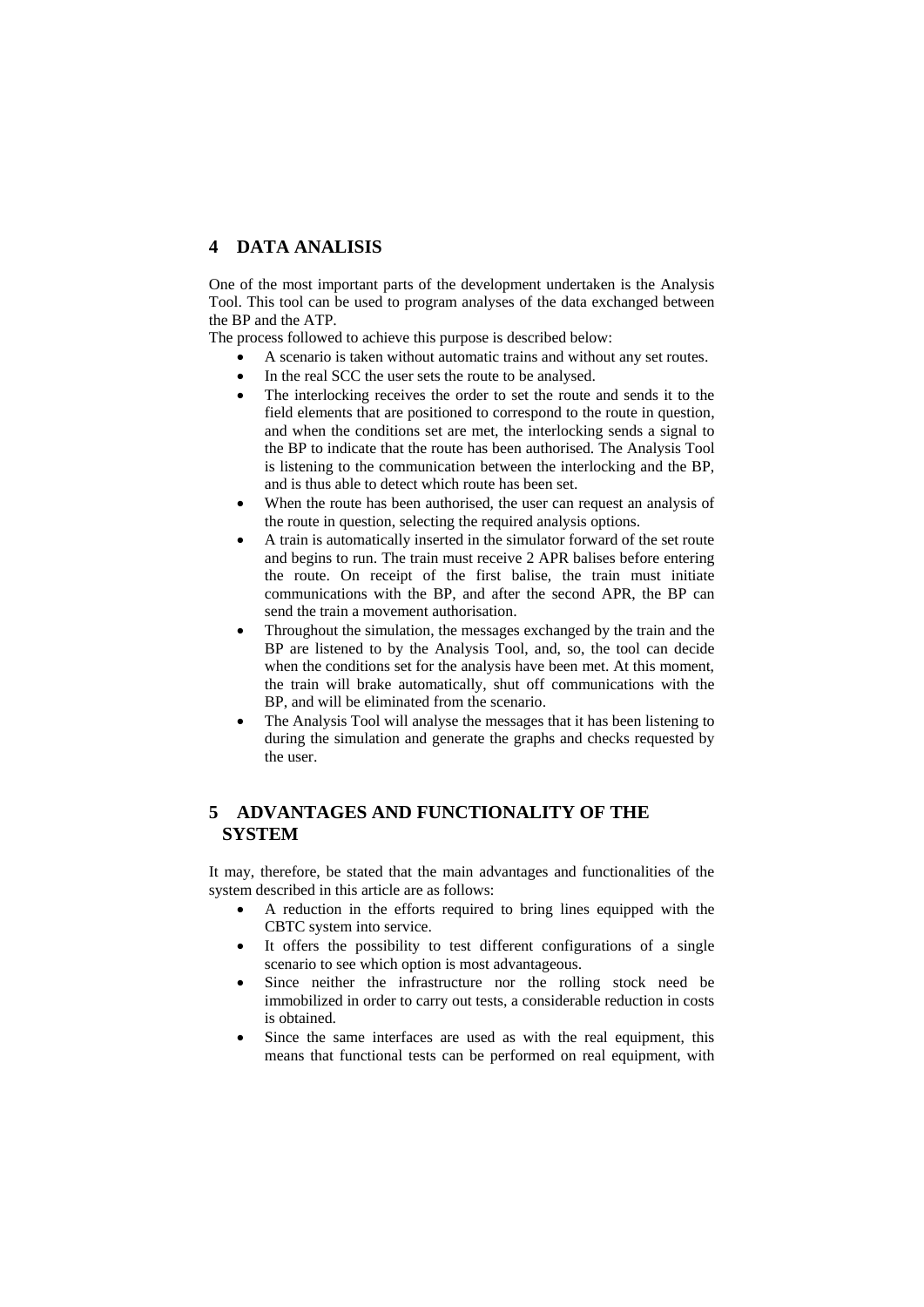the possibility of simultaneously including one or more pieces of real equipment.

• It may be used to verify trackside data before it is installed, and in addition, if need be, obtain results showing where the erroneous data is located.



**Figure 7: Some snapshots of the simulation system.**

### **6 FUTURE DEVELOPMENTS**

It is planned to extend the system in several stages in order to achieve the following objectives:

- To test real Target equipment, that is, the hardware version with the configuration to be installed on the track. To perform this, there will be a stage where the ATP, DMI and BP Host will be replaced by Target equipment.
- Target interlockings will also be tested and will also be required to be integrated.
- To use the system as a driving simulator by incorporating a virtual cab and a visual environment.
- To test the real ATO equipment, both in its Host version and Target version. Therefore, this equipment will need to be integrated into the simulator.